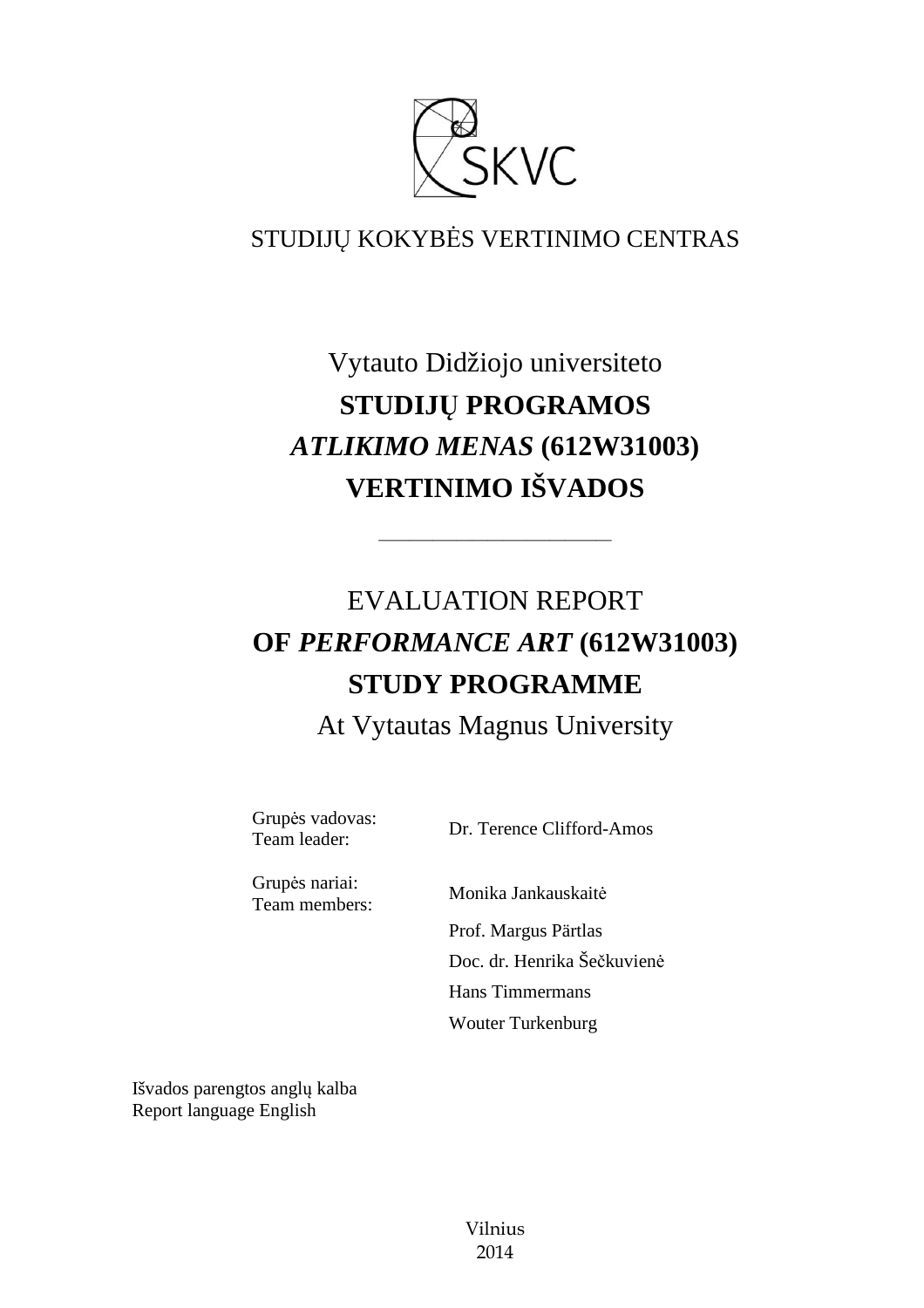## **DUOMENYS APIE ĮVERTINTĄ PROGRAMĄ**

| Studijų programos pavadinimas                           | Atlikimo menas     |
|---------------------------------------------------------|--------------------|
| Valstybinis kodas                                       | 612W31003          |
| Studijų sritis                                          | menai              |
| Studijų kryptis                                         | muzika             |
| Studijų programos rūšis                                 | universitetinės    |
| Studijų pakopa                                          | pirmoji            |
| Studijų forma (trukmė metais)                           | nuolatinės (4)     |
| Studijų programos apimtis kreditais                     | <b>240 ECTS</b>    |
| Suteikiamas laipsnis ir (ar) profesinė<br>kvalifikacija | muzikos bakalauras |
| Studijų programos įregistravimo data                    | 2011 m. kovo 18 d. |

### **INFORMATION ON EVALUATED STUDY PROGRAMME**

–––––––––––––––––––––––––––––––

| Title of the study programme.                          | <b>Performance Art</b>   |
|--------------------------------------------------------|--------------------------|
| State code                                             | 612W31003                |
| Study area                                             | Creative Arts and Design |
| Study field                                            | Music                    |
| Kind of the study programme.                           | University studies       |
| Study cycle                                            | First cycle              |
| Study mode (length in years)                           | Full-time $(4)$          |
| Volume of the study programme in credits               | <b>240 ECTS</b>          |
| Degree and (or) professional qualifications<br>awarded | <b>Bachelor of Music</b> |
| Date of registration of the study programme            | 18 March 2011            |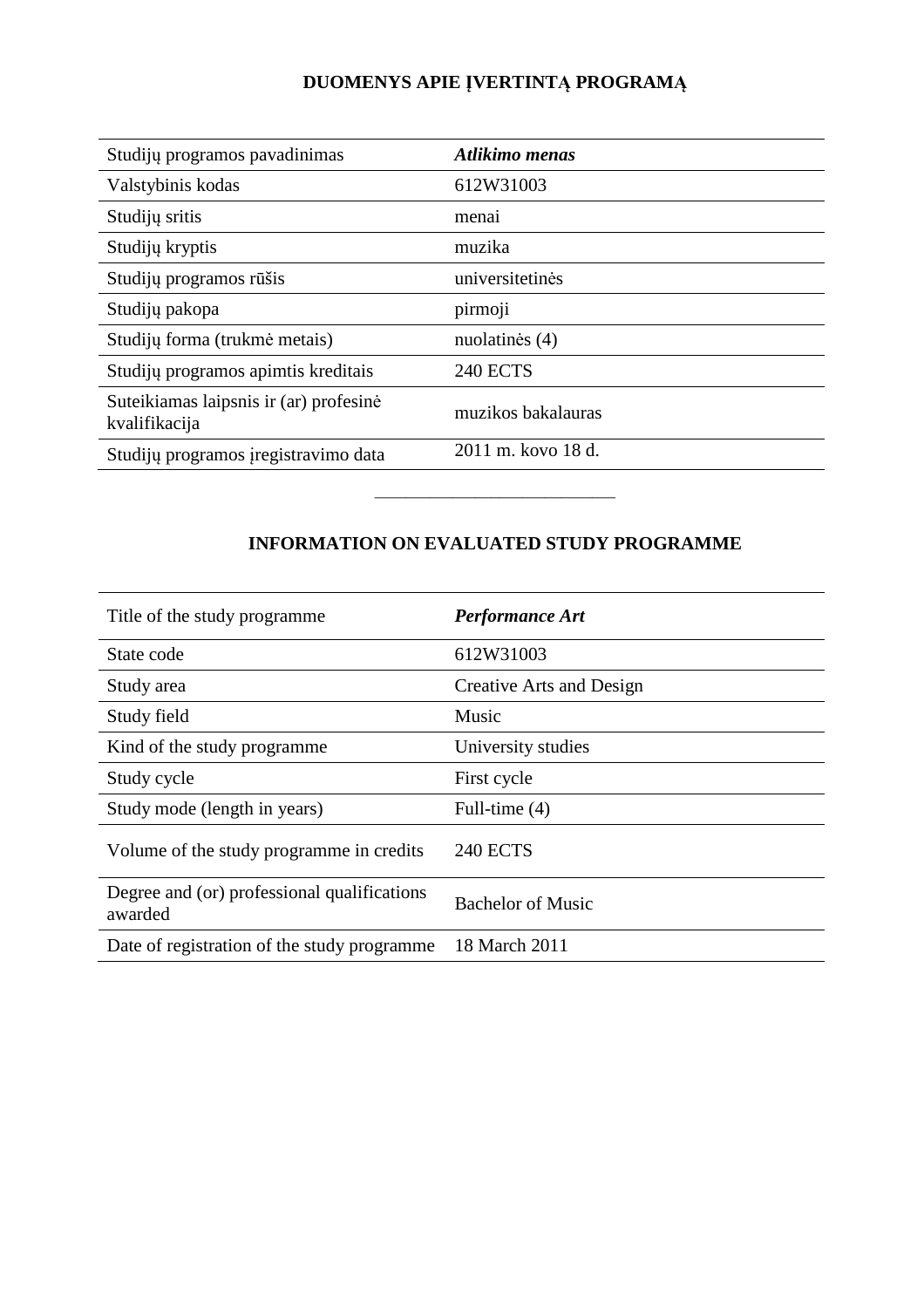## **CONTENTS**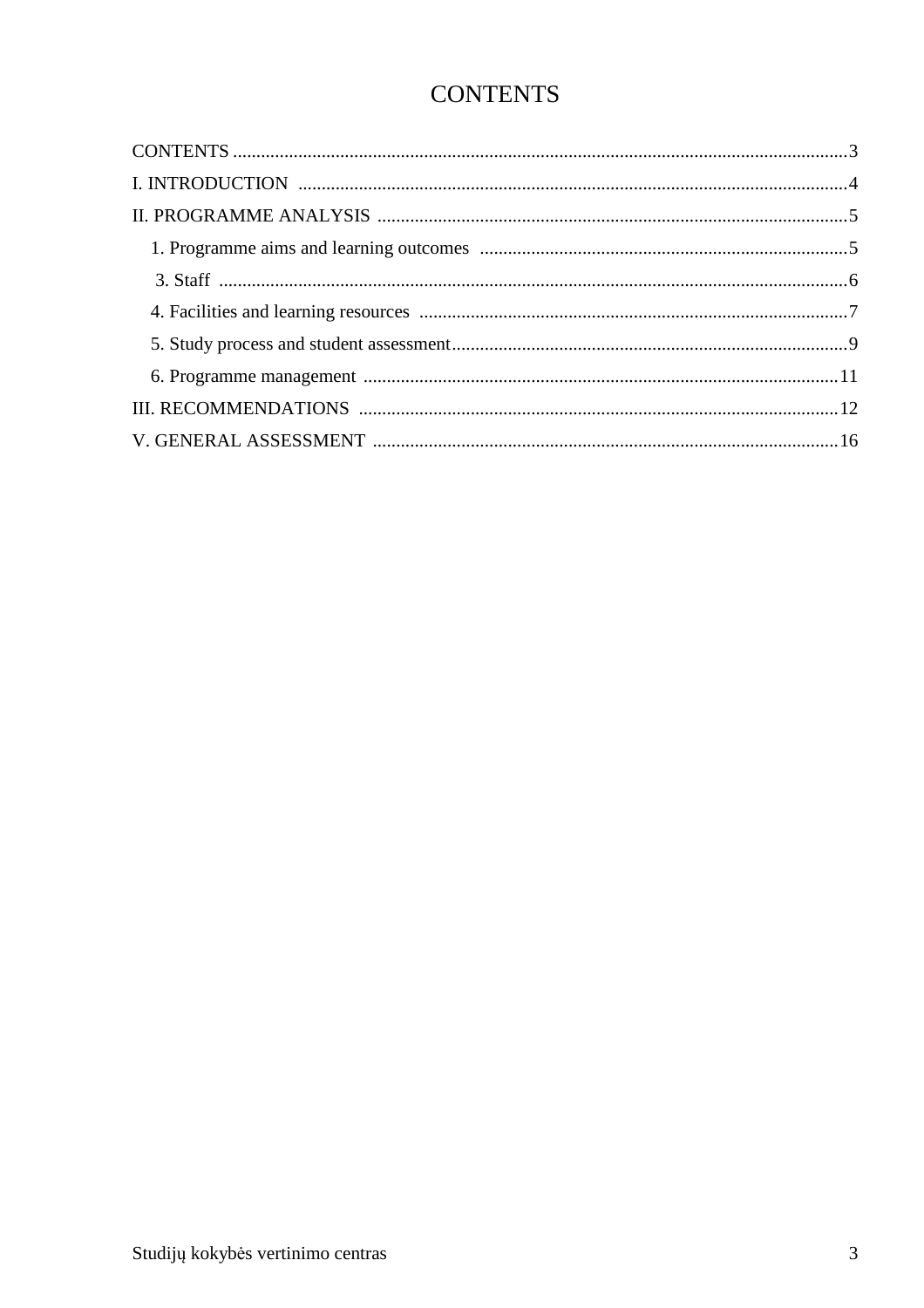#### I. INTRODUCTION

This report is the result of the evaluation of the *Performance Art* bachelor study programme, delivered at the Vytautas Magnus University (VMU) Music Academy (MA), Kaunas. It is intended to be an objective and constructive contribution to the future development of the programme within the university, and the recommendations it contains are designed to assist in determining priorities for the programme and its students.

VMU MA was established in 2011 when the Kaunas Faculty of the Lithuanian Academy of Music and Theatre merged with VMU. With its approx. 200 students, MA is one of VMU's 10 main academic divisions (faculties). Currently the VMU MA prepares professional performers of both classical and jazz music, as well as music teachers. VMU MA consists of departments of Singing, Jazz, Piano, Music Theory and Pedagogy, and Instrumental Music (Strings, Woodwind, Brass and Accordion).

The *Performance Art* study programme was evaluated by an international group in 2010 when it was still offered by the Kaunas Faculty of the LMTA. The programme was re-registered when the MA merged with VMU. Thus, technically it is a new programme and is being evaluated as such. At the same time the connections with the earlier programme are obvious as most of the teaching staff has remained the same and the students of the old programme were transferred to the newly registered one.

The Evaluation Team has noticed that in general progress has been made since the Evaluation in 2011. Efforts are done to follow up on the recommendations. The student evaluation system has improved, the variety in study methods has increased and the infrastructure and the material resources are currently being improved.

The present evaluation was carried out by an international Evaluation Team, led by Dr. Terence Clifford-Amos (European Higher Education Consultant, UK). The team included Prof. Margus Pärtlas (Estonian Academy of Music and Theatre), Assoc. prof. dr. Henrika Šečkuvienė (Lithuanian University of Educational Sciences, Department of Music), Hans Timmermans (Utrecht University of the Arts, the Netherlands), Wouter Turkenburg (Royal Conservatoire, Hague, the Netherlands) and a student representative Monika Jankauskaitė (Vilnius University, Lithuania). The present report is based on the Self-Assessment Report (hereafter, SAR), prepared by the VMU MA in 2013, its annexes and on information gathered during the site visit of February 4-5, 2014. The site visit included meetings with administrative and teaching staff, current and former students, and social partners. The Evaluation Team also examined students' final works and evaluated part of the facilities of the VMU MA (concert halls and library), although the main building of the MA was closed for renovation. At the end of the site visit the preliminary general conclusions and recommendations were presented to the community of the VMU MA.

After the visit, the team met to discuss and finalize the main findings and the content of the report. This report represents consensual views of the evaluation team.

The Evaluation Team appreciated the effort made by the VMU MA and its Self-Evaluation Team in preparing the SAR and its annexes. The SAR was clearly structured, and laid out in conformity with the suggested template. However, the Evaluation Team noted that the SAR was often declarative and the amount of analysis and critical self-reflection was limited.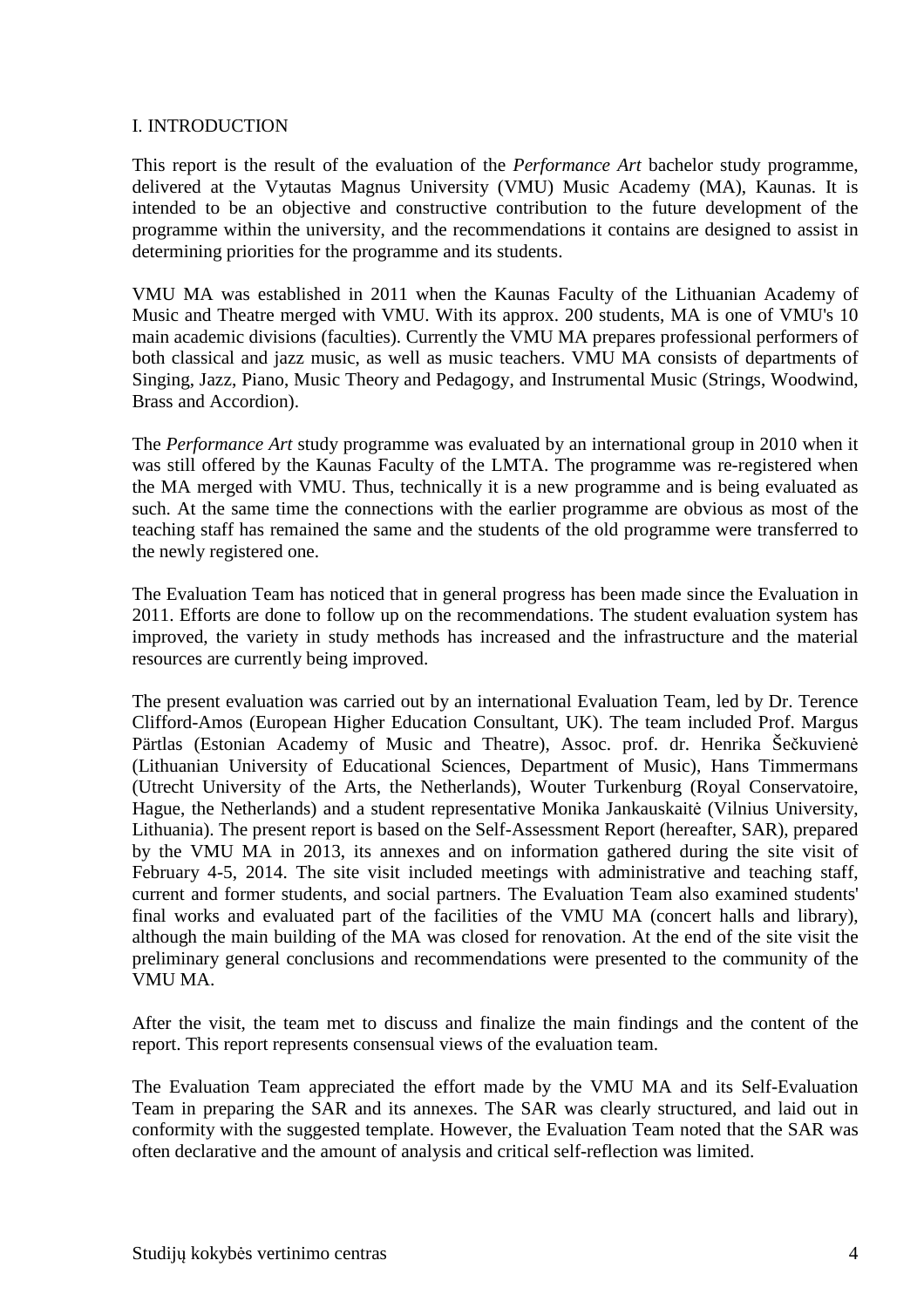#### II. PROGRAMME ANALYSIS

#### *1. Programme aims and learning outcomes*

The main aim of the programme is to "prepare highly qualified artists and performers of music (instrumentalists, singers, soloists, various ensemble musicians and conductors) who would be able to perform both solo and in various ensembles/orchestras." (SAR, p.8, chapter VI) This is a very traditional and obvious aim for a music performance programme. The SAR (pp.8-9, chapter VI) also lists 10 intended learning outcomes of the programme. They focus on (1) ability to analyse musical texts and orientation in musical styles; (2) reading and performing musical compositions of various styles and genres; (3) cooperation skills and ability to perform in a group. They are formulated clearly enough. However, practically all intended learning outcomes are music specific (only LO no. 9 can be interpreted more generally). The Evaluation Team suggests that the learning outcomes should more explicitly refer also to generic competences and transferrable skills. Otherwise it is difficult to justify the presence of many of A and B group University subjects in the curriculum, because they are not directed towards the achievement of speciality-oriented learning outcomes presented in the SAR.

The learning outcomes are made public through the national AIKOS database. The subject descriptions (Annex 2) make a clear link between the general learning outcomes of the programme and those of the specific subjects (unfortunately the SAR and its Annex 2 use different English translations of the intended learning outcomes, which makes the comparison somewhat difficult).

The SAR (pp. 10-11, chapter V) refers to 4 groups of international, national and institutional documents that form the foundation for the learning outcomes of the programme: (1) legal documents of the Republic of Lithuania, (2) international documents (ie. AEC), (3) general VMU documents and (4) decrees by the VMU Rector. The learning outcomes are situated appropriately at the level of  $1<sup>st</sup>$ -cycle studies and overall they reflect the professional requirements and needs of the labour market. The name of the programme, its learning outcomes, content and the qualifications offered are compatible with each other. The only confusing detail concerns the specification of the qualification: performer or conductor. Commonly, conductors are also considered as performers, and this kind of separation seems unnecessary.

The Evaluation Team noticed some contradiction in the fact that the learning outcomes of the programme do not refer to pedagogical knowledge and teaching skills, while the curriculum includes didactics and considerable amount of pedagogical practice. Certainly, many graduates of the programme will work as instrumental or vocal teachers after their graduation, even though the programme does not give them a formal teacher's qualification (many graduates obtain that qualification on the later stages of their education). The Evaluation Team suggest that some *basic* teaching skills should be incorporated into the learning outcomes of the programme.

As stated on pp. 8-9 (chapter IV) of the SAR, the learning outcomes are reviewed and attuned periodically, involving social partners, students and alumni. During the site visit the Evaluation Team were apprised of the fact that students and social partners are indeed involved in the curriculum development process, but this involvement is not always sufficiently formalized. Therefore it is recommended to use the present excellent contacts with the students, alumni and social partners in a more focused and constructive manner for the development of the programme and critical review of its intended learning outcomes.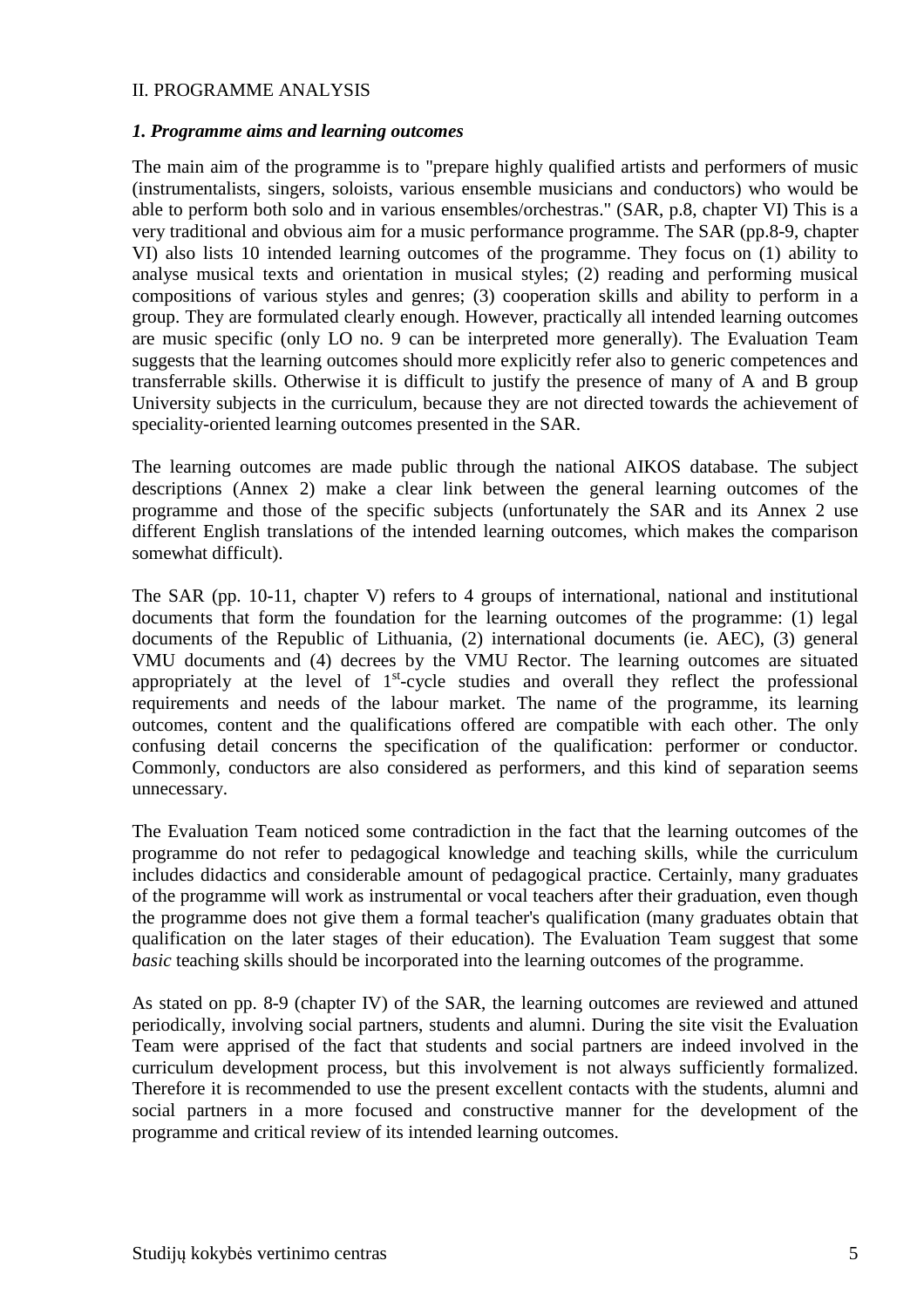#### *2. Curriculum design*

The programme volume is 4 years and 240 ECTS. The Table on pp. 14-15 of the SAR (chapter VIII) sets out the curriculum design of the Study Programme and how it conforms to the general requirements for  $1<sup>st</sup>$ -cycle degree programmes. The Evaluation Team found that the legal requirements concerning the curriculum design are met.

The subjects are spread evenly between 8 semesters: normally the students have to take 7 subjects each semester, except the final semester, when the number of subjects is 5 or 6. Characteristic to this kind of programme, some subjects (e.g., main instrument or principal study, chamber music) run through the entire study period, which, of course, is not a mere repetition but meant for gradual refinement of the professional skills and mastering more and more complex repertoire.

All subjects are divided into 4 groups (A, B, C and D). The MA takes care of the Group C subjects mostly, i.e the subjects that are related to the field of music. Other subjects, such as foreign languages, history of contemporary Lithuania etc., are taught by the other faculties of the VMU. The students during interview were generally very satisfied with the scope of academic studies that VMU has to offer: its "artes liberales" system enables students to choose a wide variety of general subjects which help them to develop not only professionally but also intellectually. The overall balance between practical musical training and theoretical studies is good and the scope of the programme sufficient to ensure the achievement of the intended learning outcomes.

A table in Appendix 3 demonstrates which learning outcomes correspond to each group C subject. All of the 10 learning outcomes are covered; most of the subjects are directed towards the achievement of learning outcomes no. 4 and 5 (the Evaluation Team were unable to evaluate fully group A and B subjects since their descriptions on the VMU website did not include complete English translations).

According to the subject descriptions presented, the level of studies is generally consistent with the  $1<sup>st</sup>$ -cycle studies. While most of the subject descriptions were sufficiently well organized, the Evaluation Team noted some inconsistencies. In the Syllabi of the Programme, the various descriptions of the jazz courses are unclear. (Annex 2, pp. 203-435) In the aims and the annotations of the subjects jazz styles, tempi and methods of musical analysis are described in inconsistent manner, and improvisation techniques are often described as equal entities.

Chapter XI (p. 16) of the SAR lists various teaching methods used in the programme. During the meeting, the students confirmed that a considerable part of studies and the communication with the teachers is computer-based (virtual learning environment Moodle and music software Sibelius were given as examples). Practical musical training is enriched by master-classes given by visiting professors.

Many Master students participate in the VMU Chamber Orchestra which regularly performs in public. The Evaluation Team had a chance to listen to the orchestra in live performance at the Kaunas Philharmonic Hall with a number of current and former students participating as soloists. The overall impression of the performance standard was good and some soloists demonstrated remarkable artistic abilities.

While the subject descriptions refer to modern literature and repertoire, the overall content and design of the programme is quite traditional, which is generally appropriate for the  $1<sup>st</sup>$ -cycle studies in music performance.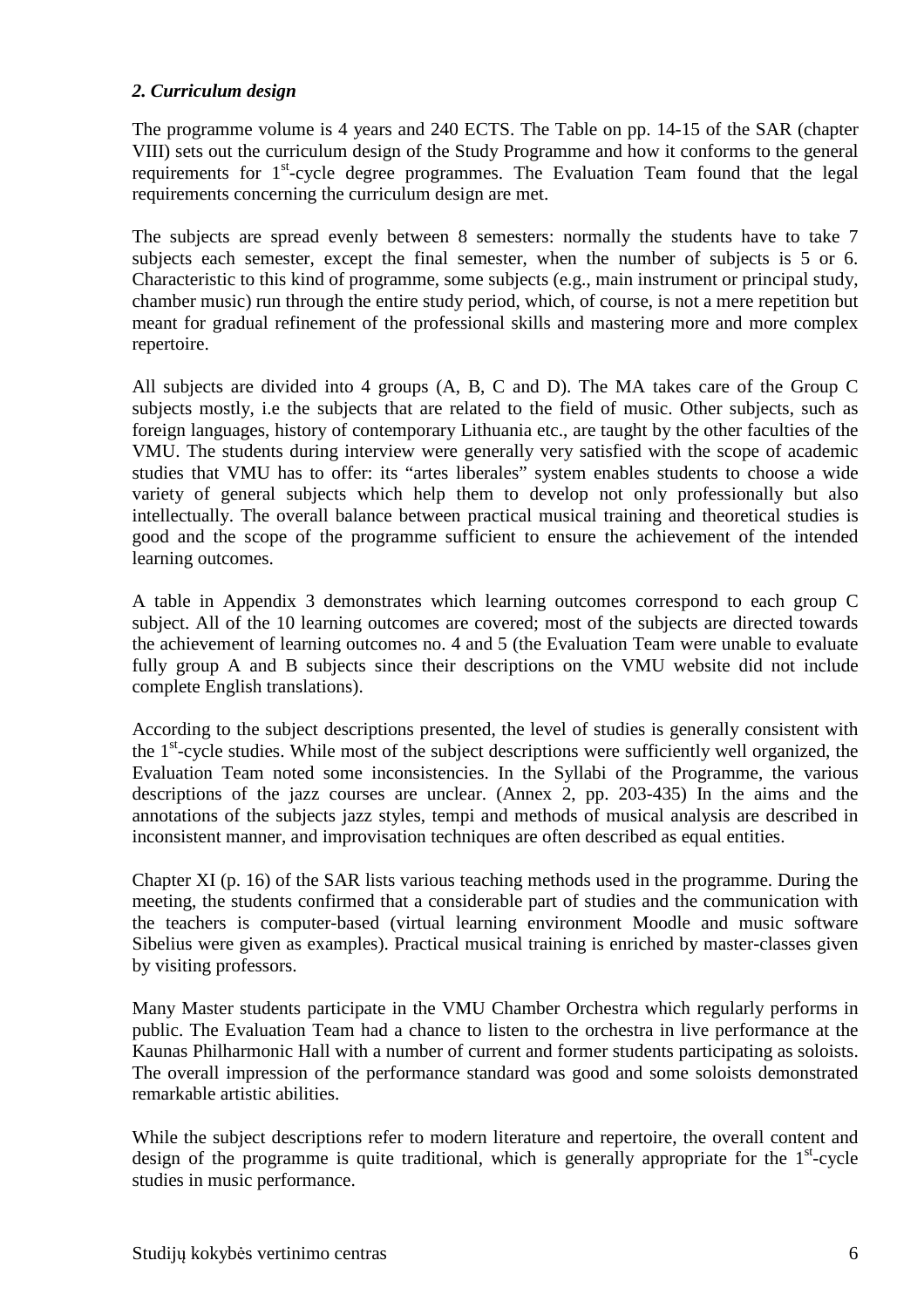#### *3. Staff*

The SAR (p. 17, chapter XIV) states that the staff are elected according to the legal requirements and VMU rules. All academic teachers are reassessed every 5 years to ensure they meet the requirements. According to the SAR (pp.17-18, chapter XIV), the total number of teaching staff comprises 73, from whom 31 are qualified as prominent artists and 5 hold a doctoral degree in arts or social sciences. Consequently, the legal requirements regarding the qualification of the staff are met. The number of staff is adequate, although (quite typically for performance programmes), most of the staff members work part-time. A number of professors are also leaders of orchestras and choirs in Kaunas. They educate the type and level of musicians demanded by the local labour market.

The students who met with the Evaluation Team appreciated their teachers. They mentioned that the number of high-level teachers had increased within recent years and referred to the possibilities students have to choose their principal study teacher. They also confirmed that some teachers who received repeated unfavourable feedback from students had been removed from the study process.

Although some of the teachers have been trained abroad, no foreign professors have been elected to academic positions. The reasons for this situation are quite obvious (salary level, language of tuition); however, the team suggests that internationalization of the teaching staff could be one of the high priorities of the programme in the future. The international mobility of current staff is mainly focused on participation in artistic projects, competitions and conferences. A longer term research or teaching-based visits to other higher education institutions is advisable.

All age groups are represented among the teaching staff and the average age of the staff is quite low (37% of the teachers are below 43). This should ensure the sustainability of the programme. A number of new teachers have been employed within recent years.

VMU activities that support professional development of the teaching staff are described in chapter XVIII (pp. 23-24) of the SAR. These include free attendance of the VMU courses (e.g., foreign languages, computer skills), development of distance-learning skills (Moodle) organised by the University - as well as financial support for teachers who attend international conferences, competitions and other professional events.

However, as mentioned above, the artistic activity of many staff members is high: the SER provides data about concerts given, recorded CD-s and other artistic projects. This should ensure the high level of practical musical training. On the other hand, the results of the research work are less strong: only very few staff members have produced scholarly publications, and there are no high-level international scientific publications (SAR, p. 21, chapter XV)

#### *4. Facilities and learning resources*

The main building of the Music Academy is located at V. Čepinskis street #5. During the evaluation of the previous programme in 2010 the Evaluation Team recommended a longer-term plan for renovation of the interior of the building. The building is currently under reconstruction. During the visit, the Evaluation Team was told several times that the reconstruction would be finished in the fall of 2014. Once reconstruction is finished the facilities of the Music Academy will be 4,000  $m^2$ , offering approximately one third more space than currently available.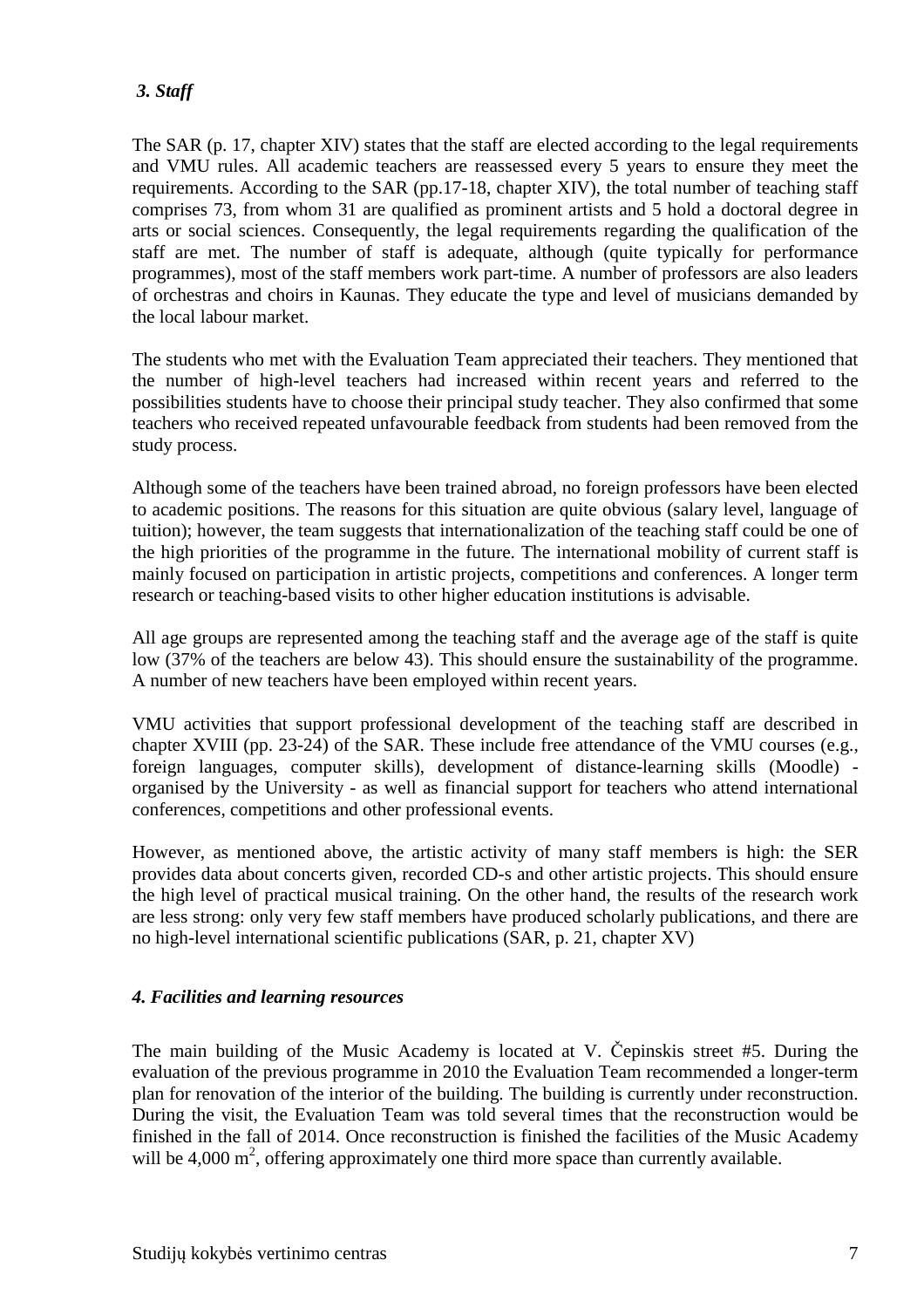At the time of the visit, the VMU offered the Music Academy 32 lecture halls, 19 lecture rooms designed for individual classes and practice, 11 classrooms designed for group lessons suitable for small audiences, the Great Hall, the Small Hall as well as the VMU Theatre.

The students can use the classrooms for rehearsals each day of the week, which gives them ample time to rehearse. The classrooms are equipped with the necessary study tools: instruments, computers with internet access, multimedia projectors, additional audio and video equipment.

Only after re-opening of the main building of the Music Academy can it be precisely determined if size and quality for the music activities are adequate for group C subjects and individual lessons. The subject in groups A, B and D are and will continue to be taught at VMU buildings elsewhere in the city.

The planned re-opening of the main building is foreseen at the beginning of the 2014-2015 year of study. However, the Evaluation Team has expressed concern that this planning might be too optimistic, given the short time span for reconstruction and the amount of specialized construction work to be completed. If the dislocation of the Music Academy involving a variety other buildings of the VMU takes too long, this could well have a negative effect on the study of the students enrolled and on the applications of future students.

In terms of learning resources, the Library of the Music Academy will have more space after renovation of the main building. The Library of the Music Academy holds approximately 26,225 publications of sheet music and books, methodical literature and sheet music. The Media Room of the Library of the Music Academy carries a sufficient number of vinyl records, audiocassettes, CDs but only a few (7) DVDs. There are cooperation agreements with other educational institutions in Kaunas (the conservatory, music schools, the music theatre) arranging that students be allowed to use their libraries and media rooms as well.

The general VMU Library is and will continue to be used by the students of the Music Academy. The VMU Library is reasonably well equipped and kept-up-to-date with printed materials. There are licensed databases, e-books and electronic journals published on the internet and the intranet of the university. The library has reception offices, reading rooms and a media room, as well as 481 workspaces, almost 100 of which are digital and have a computer with online access. Wi-Fi is available in the library's area.

In nearly all of the classrooms there are musical instruments. The Music Academy owns a sufficient number of grand pianos, pianos, and wind instruments. There are electric and electronic instruments, and in the jazz department there is a sufficient number of microphones and back lines. The music instruments are currently being renewed.

Once the renovation of the main building of the Music Academy is completed – in which most of the music teaching will take place, and where the Library of the Music Academy will be located and workspaces are made available – a full assessment can determine if facilities and resources are adequate and rightly integrated.

Even with a renewed building available for the music lesson, the groups C lessons, the other lesson, the group A, B and D lessons will take place elsewhere in the city. With all these distributed locations and, therefore 'points of information', it will be a challenge for the management of the VMU Performance Study to develop a consistent study programme because of the variety of study locations.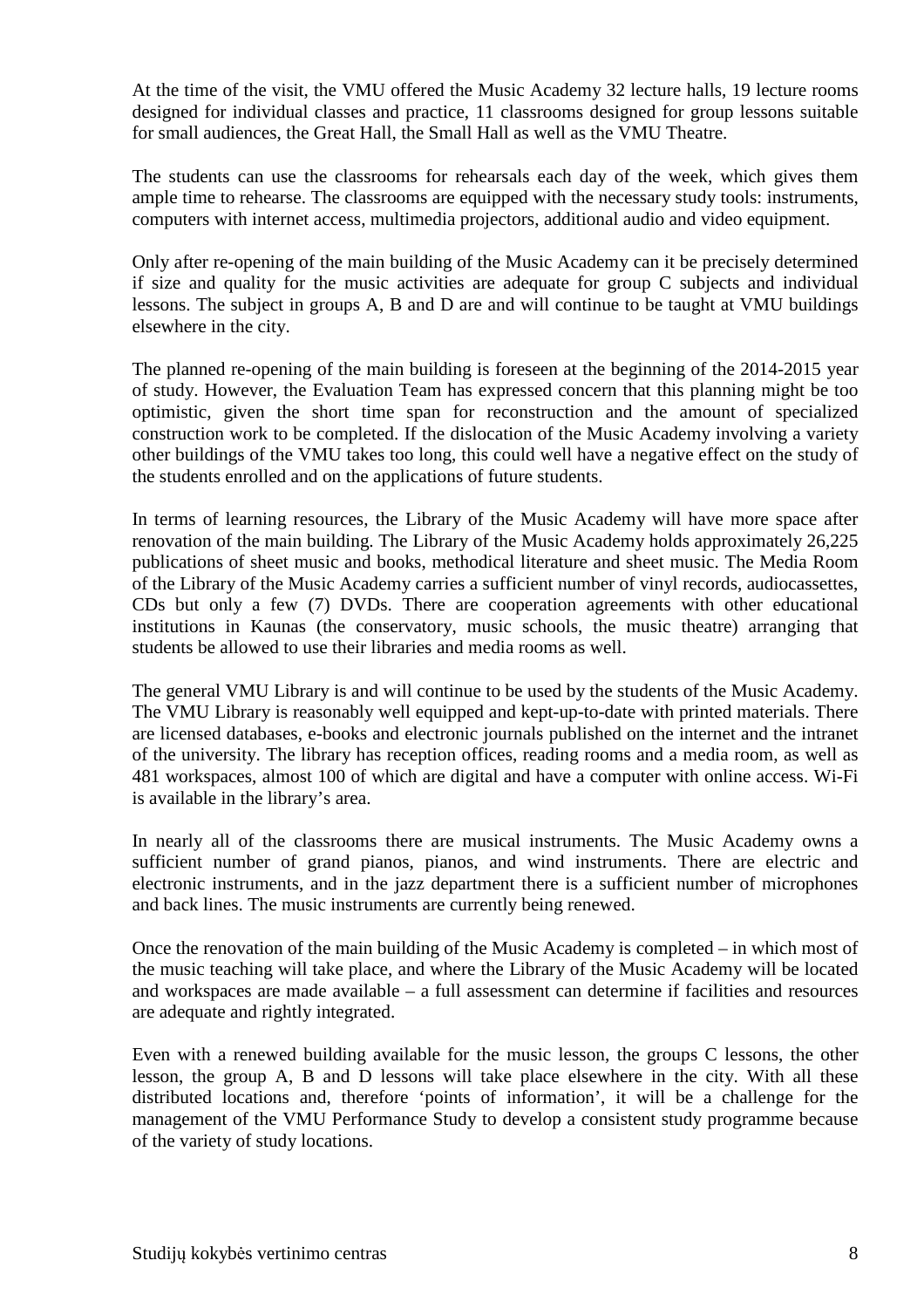The Evaluation Team has confidence that the management will overcome this challenge in the near future and wisely implement the current study programme within the refurbished facilities and in other locations where necessary.

Concerning suitable conditions for students to practise, during the visit it became clear to the Evaluation Team that students have sufficient access to rooms to practise their musical skills.

The concert practice of the students is supervised by the VMU. There are close collaborations with "music and art schools, gymnasiums and pro-gymnasiums, conservatories, concert agencies, unions, universities, cultural centres and art-halls." (SAR p.22-23 chap. XXII) The Evaluation Team has noticed especially, but not only during the meeting with the stakeholders, that the Music Academy is well embedded in the cultural life of Kaunas and across Lithuania. Branching out towards international levels remains at the beginning stage, given the relatively limited number of international connections.

#### *5. Study process and student assessment*

The study programme is structured according to the European Credit Transfer System, the ECTS. The academic year is divided into two semesters each of 18 weeks' long. The Evaluation Team noted that the study programme is properly implemented in terms of the study process.

Students are given information about the study process, the programmes, and their development in the publication of Studies at Vytautas Magnus University, on the website, the intranet and at the various offices of the VMU. All students have a personal e-mail account via the VMU intranet.

One of the ways the VMU evaluates the study process is by consulting alumni and stakeholders. There are many relations, which are of good quality. The Evaluation Team came to the conclusion that the evaluations are mainly undertaken in an informal and friendly manner. The Team advises the management of the VMU to formalize the evaluations by setting clear goals for improvements of the study process and evaluate these goals on a regular basis.

The study process consists of more than the subjects described in the curriculum. Students are encouraged to participate in national and international competitions, and in artistic, scientific and other activities inside and outside the VMU. Students participate in the rich musical life in Kaunas and not infrequently this leads to securing a job following practice and study in a school, music school, choir, ensemble or orchestra. The Evaluation Team was happy to see that there is such close relations with the local labour market. Setting up new international projects and intensifying the involvement in existing international projects can improve relations with the international labour market.

On a regular basis the students give a large number of concerts which offers students the opportunity to practise what has been learned during the classes. During the meeting the students declared that they have plenty of opportunities to perform on various occasions and on different stages. The social partners added that the concerts are often organized in cooperation with the city of Kaunas and in the communities. Despite the comparatively low number of students, the student symphony orchestra rehearses regularly twice a week and gives open concerts. Jazz students are active in ensembles such as MaTango and MaJam.

The statement "Students are less engaged in scientific activities." (SAR, p. 32, chapter XXVI) is understandable in that the immediate interests of Bachelor students often goes to the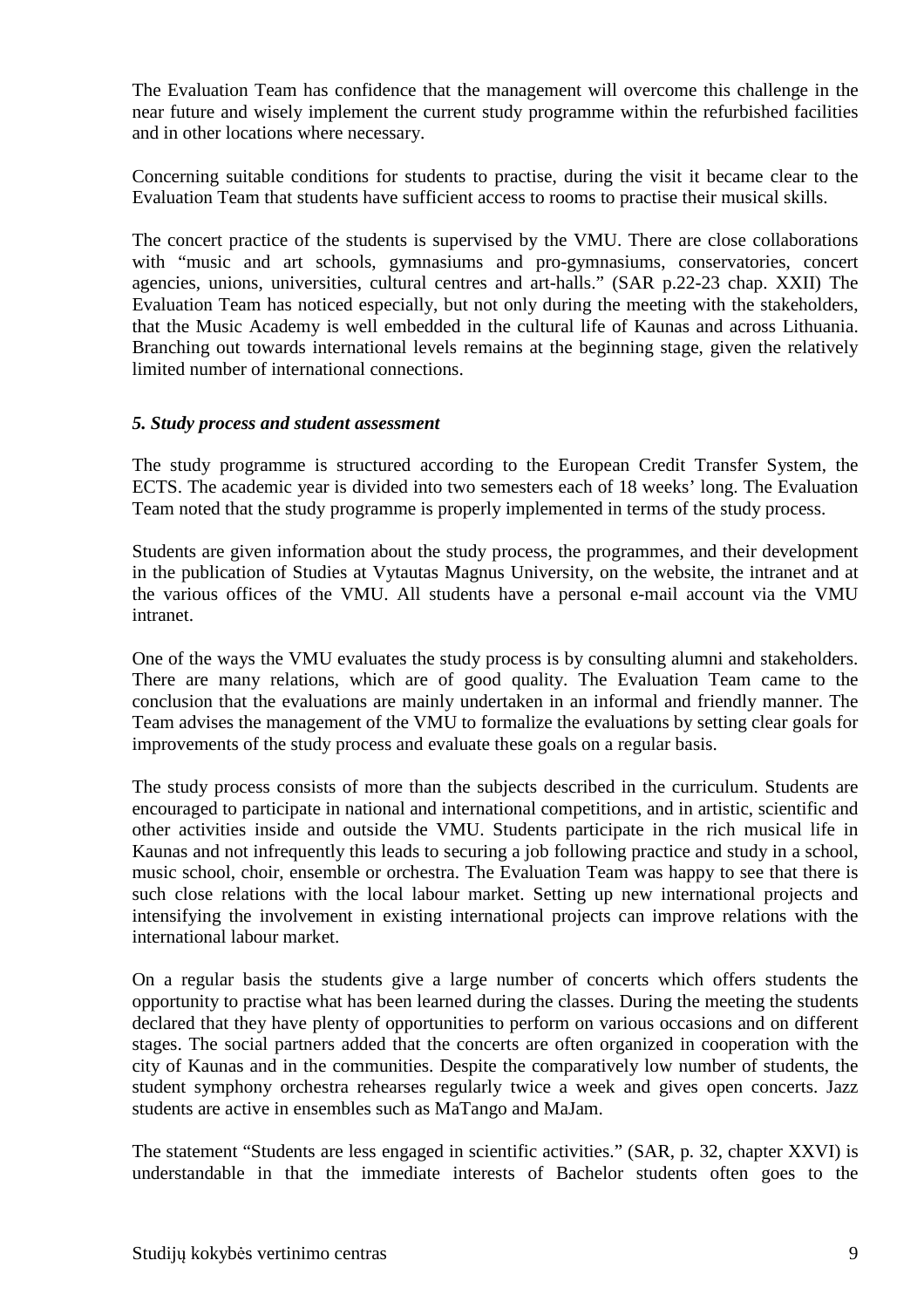performance aspects of the study; however, the Evaluation Team believes it is good practice to have Bachelor students more involved in scientific activities.

Student mobility is realized by participation in international competitions, festivals, concerts and master classes. A number of students have taken the opportunity to take part in the ERASMUS exchange programmes mainly in the second half of the BA studies (in their 3rd or 4th year). Although there is a fair number of students who have participated in exchanges, the wishes of students exceeds the opportunities available. According to the Evaluation Team, there should be an increase in the number of students taking part in the Erasmus exchange programmes. The number and the quality of music institutions with which the VMU signs exchange agreements, could also increase. Concerning teaching practice, undergraduates acquire practical teaching skills by first observing and later teaching in various schools and working with various age groups. "Some students get a chance to improve their practical skills by getting a placement at EU universities and academies under ERASMUS academic exchange programme." (SER, p. 23, chapter XXII) The Evaluation Team noticed that many students expressed strong wishes to participate in Erasmus Exchange programmes, but that the number of options is smaller than the number of places desired.

Concerning the study process, students of the Music Academy can annually receive various kinds of financial support. The level of support is connected to the study results and a number of other criteria. The VMU has dormitories and helps with covering the accommodation costs. All students have access to the VMU Sport Facilities and psychological support is available when needed, as well as help being offered to disabled students.

Student assessment starts with the admission examination. The admission procedure is partly carried out by centralized organization, the LAMA BPO, and since 2011 partly by the VMU using an individual competitive score defined by the formula  $KB = EP1\ 0.6 + EP2\ 0.1 + LK\ 0.2$ + UK 0,1 (SAR, p. 24, chapter 24). A few students have been admitted by the VMU Rector's decree. The Evaluation Team noticed a certain degree of unhappiness by the students and the teachers with the current admission procedure, especially the part that is handled by the central organization. The SER states:

"The fact that the admission to the arts programmes is incorporated into the general admission scheme is an obstacle to the most talented students' admission into the programme. It is a harmful practice and must be changed." (SAR, p.30, chap. XXX)

Although law has determined that the LAMA BPO carries out part of the admission, the Evaluation Team supports the willingness of the management of the VMU to see what can be achieved to arrive at an admission procedure that does more justice to the special character of arts education.

In the VMU Study Regulations and in the Rector's decrees concerning the examinations, it is described how the study results are assessed. The VMU uses a system of cumulative grading. A general procedure regulates the students' right to appeal for reconsideration of an examination grade.

Theoretical subjects are regularly evaluated in various tests and a final art project. Although the lowest passing grade is 5 on a 0-10 grade scale, the average of the scores of the students is much higher. On a regular basis the teachers carry out feedback on students' achievements by discussing the results with the students.

The final examination is rightly given an important place in the total of student assessments. Evaluation criteria are clear to the students beforehand and are well described. A commission of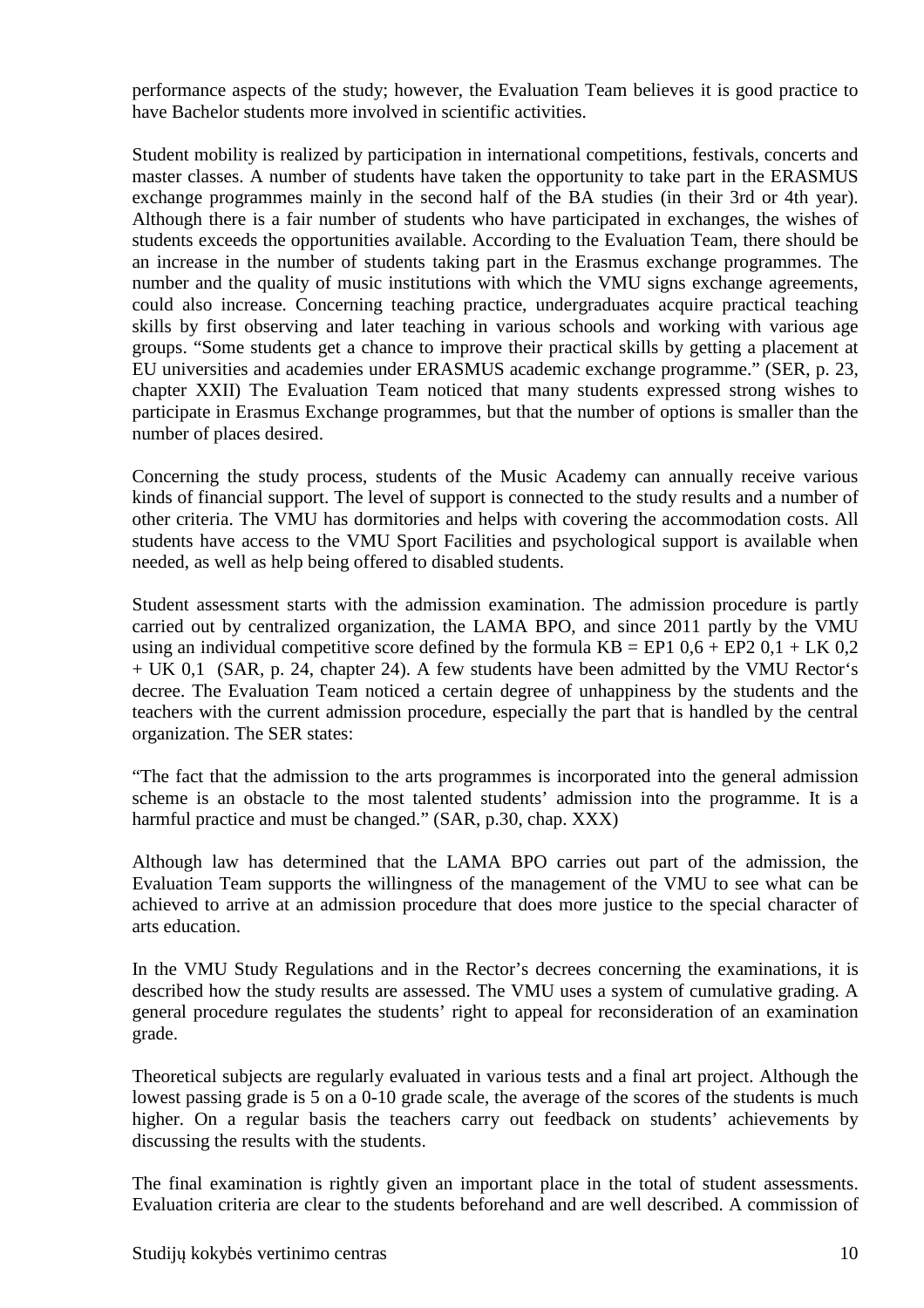three members judges the final examination and give oral feedback immediately after the process.

The Evaluation Team has obtained sufficient positive evidence that in general the evaluations and examinations are undertaken in a timely and correct manner and that the time-lines of communication between the students and the teachers are short. The system of student assessment is working well, fair and correctly.

#### *6. Programme management*

The management of the BA programme is based on a firm and established structure, the Evaluation Team noticed. There are a large number of documents, committees and procedures which involve management. In the Statute, (SAR, p. 30, chapter XXXI) the most important document of the VMU, it is clear that the supervision on the quality of studies is highly prominent. The supervision concerns internal research and education quality system, the external evaluation and the accreditation of the study programmes.

The VMU Senate has agreed to an internal research and education quality system. The internal research and education quality system put to place is based on the Provisions for European Higher Education Quality Assurance and the Strategy for Study Quality Improvement.

The programme committee, which also plays an important role in the management, consists of competent professionals, prominent artists, and heads of departments. Student representatives, alumni, social partners and student employers are also part of the programme committee.

The main activities and areas of attention of the programme committee are programme improvements, the approval of new courses, and the supervision of the study processes. The design of the study programmes is based on the documents issued by the AEC, the European Association of Conservatoires (SAR, p.31, chapter XXXI). Other areas receiving attention are marketing and the supervision of quality assurance methods. Another important document is the VMU Study Regulations, in which among others matters, care is taken of the implementation of the study programme. The various decrees of the Rector are also important management instruments.

The VMU Centre for Quality carries out the various self-evaluations. The SAR (p.32, chapter XXXV) describes the work of the centre as a complex system. Indeed a large number of tasks and a large number of wide methods of fact-finding and analysing the curriculum are put into place. The Evaluation Team learnt that the centre manages the delivery of appropriate information and data to all involved staff.

The management has made a start in building up good relations with music schools that may supply future students.

Concerning the renewal of study programmes, the VMU management constantly strives to renew the study programme. It has set up a system that seems to work well. Initiatives for renewal can come from various sources inside and outside the institute. Relations and communications with social partners, which mainly consist of local and national persons and institutions, play an important role in understanding the future programme and timetable for renewals.

Once a decision for renewal is taken, the study programme committee takes the responsibility for implementation. The study programme itself and the renewals are discussed with the teachers, the heads of the departments and members of the academic staff.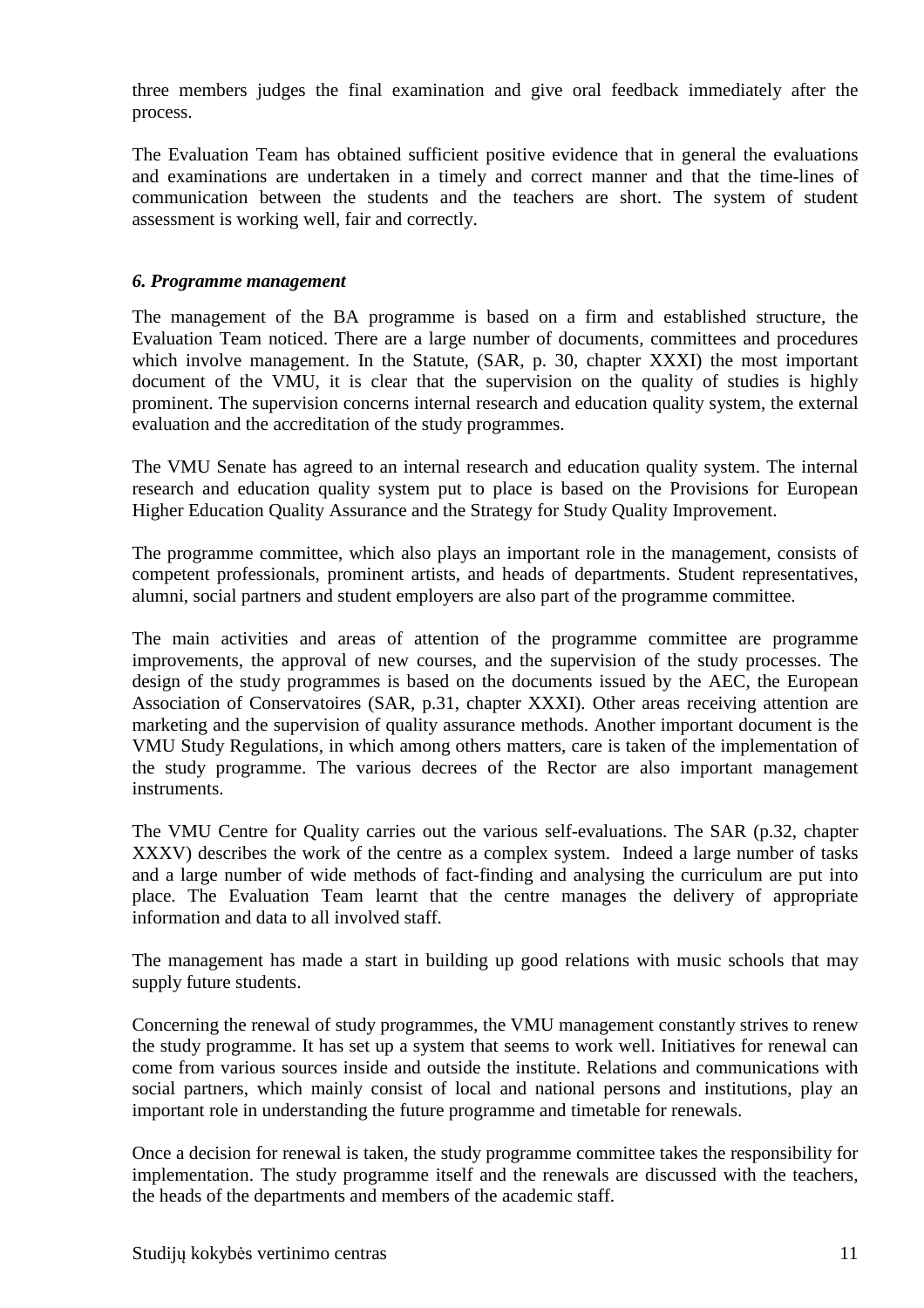Concerning the ESG (*Standards and Guidelines for Quality Assurance in the European Higher Education Area*), a staff member from the VMU MA presented (at the Evaluation Team's request) a short document detailing how the 7 Standards of the ESG are used in the internal processes for quality-assurance. Policies and procedures are designed to ensure the responsibilities of departments, faculties, staff and students. The Evaluation Team considered this information helpful in their deliberations on overall management of the Music Academy.

The Evaluation Team concluded that all the elements for executing the appropriate management structure are in place for the VMU *Performance Art* bachelor study programme*.* 

However, the Evaluation Team suggests that the management should focus more on strategic planning: the setting of concrete goals, develop a mission, vision and plan of the Music Academy within the VMU and support that vision with specific action plans. The VMU is mainly locally and also nationally well placed but on the international level there is still much that can yet be achieved. The artistic view can improve, be broadened and made comparable to international standards.

A need for stronger strategic planning was recommended already by the Evaluation Team of the 2010 assessment and this recommendation still remains valid – in spite of the fact that technically this is a newly-registered programme. However, in some areas of improvement, mentioned in 2010 report, the present Evaluation Team noticed considerable progress. For instance, the internal quality assurance system has developed well within VMU and the interaction with the stakeholders has become more active.

Greater forward thinking should be mobilized between the teaching staff and management on strategies and policies for future development. Another next and important step for the management is establishing third cycle studies, for which there is current demand.

#### III. RECOMMENDATIONS

- 1. It is highly important to complete the renovation of the MA building and renewal of musical instruments as quickly as possible. If this is not completed, the motivation of the staff and students could easily diminish and the programme could lose its competitiveness.
- 2. The Evaluation Team recommends the critical review of the intended learning outcomes of the programme and to make sure that they comprise also generic competences and transferrable skills as well as basic teaching skills. A programme for third-cycle studies should be internally validated as soon as is possible.
- 3. More attention should be given to the consistency of description of the content, aims and methods of the jazz studies.
- 4. The Team recommends seeking for 'possibilities' for longer-term research or teachingbased visits of the teaching staff to other higher education institutions abroad and for inviting international teachers to permanent positions.
- 5. The Evaluation Team advises the management to increase the exchange options for the students in number and variety of exchange partners. In relation to this, the ambition of the VMU Music Academy could increase by focusing not only on the local and the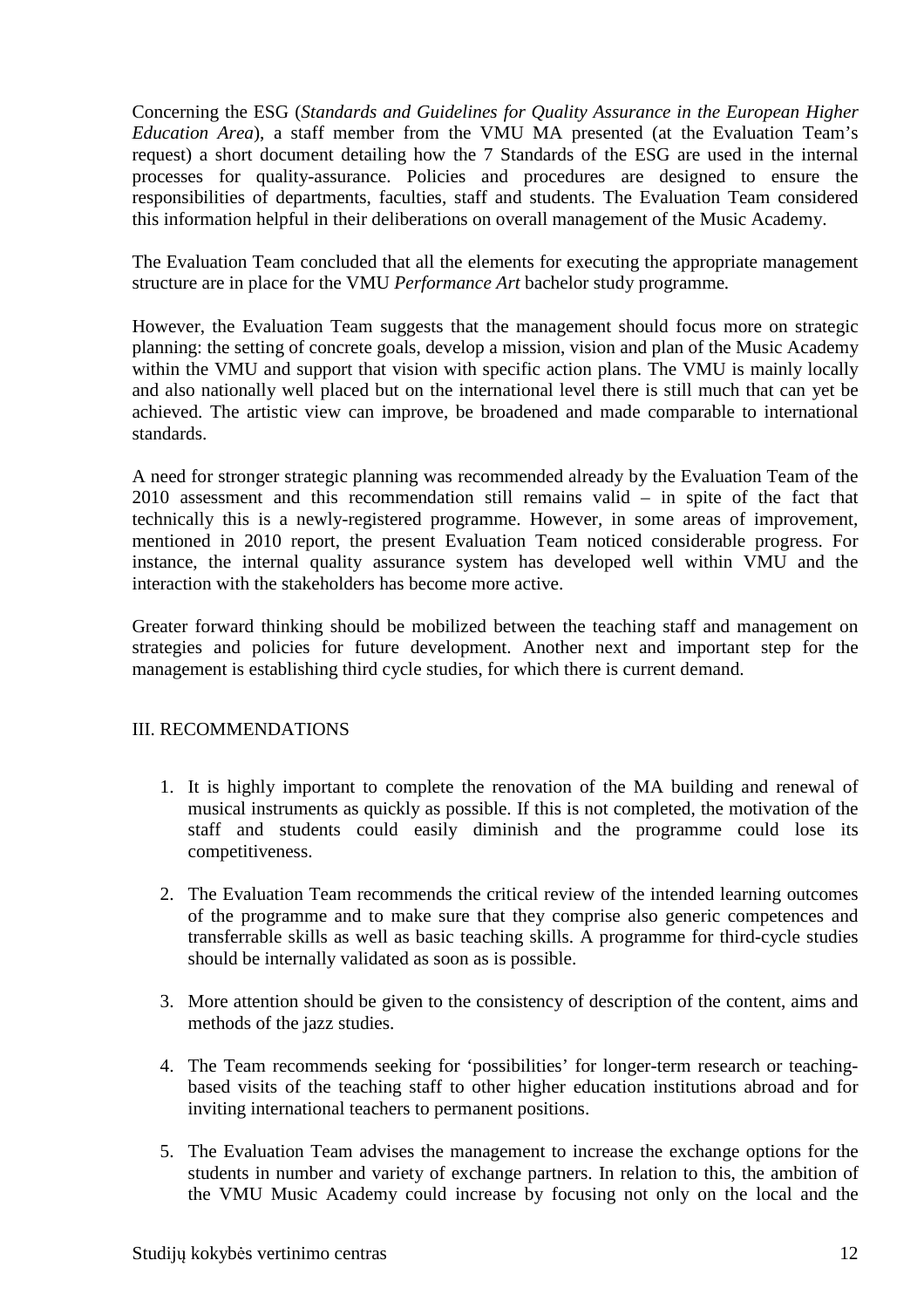national music life, but more deeply and more intensely on the international musical life and labour market as well. In order to increase the international dimension, clear strategic plans should be designed and put into practice while collaboration with local, national and international partners should increase.

6. The Evaluation Team advises the management of the VMU to consider expanding the final examination commission with more local stakeholders and external examiners. An expanded final examination committee, especially with international experts, will give a broader view on the works presented by the students as well as provide feedback to the entire study programme.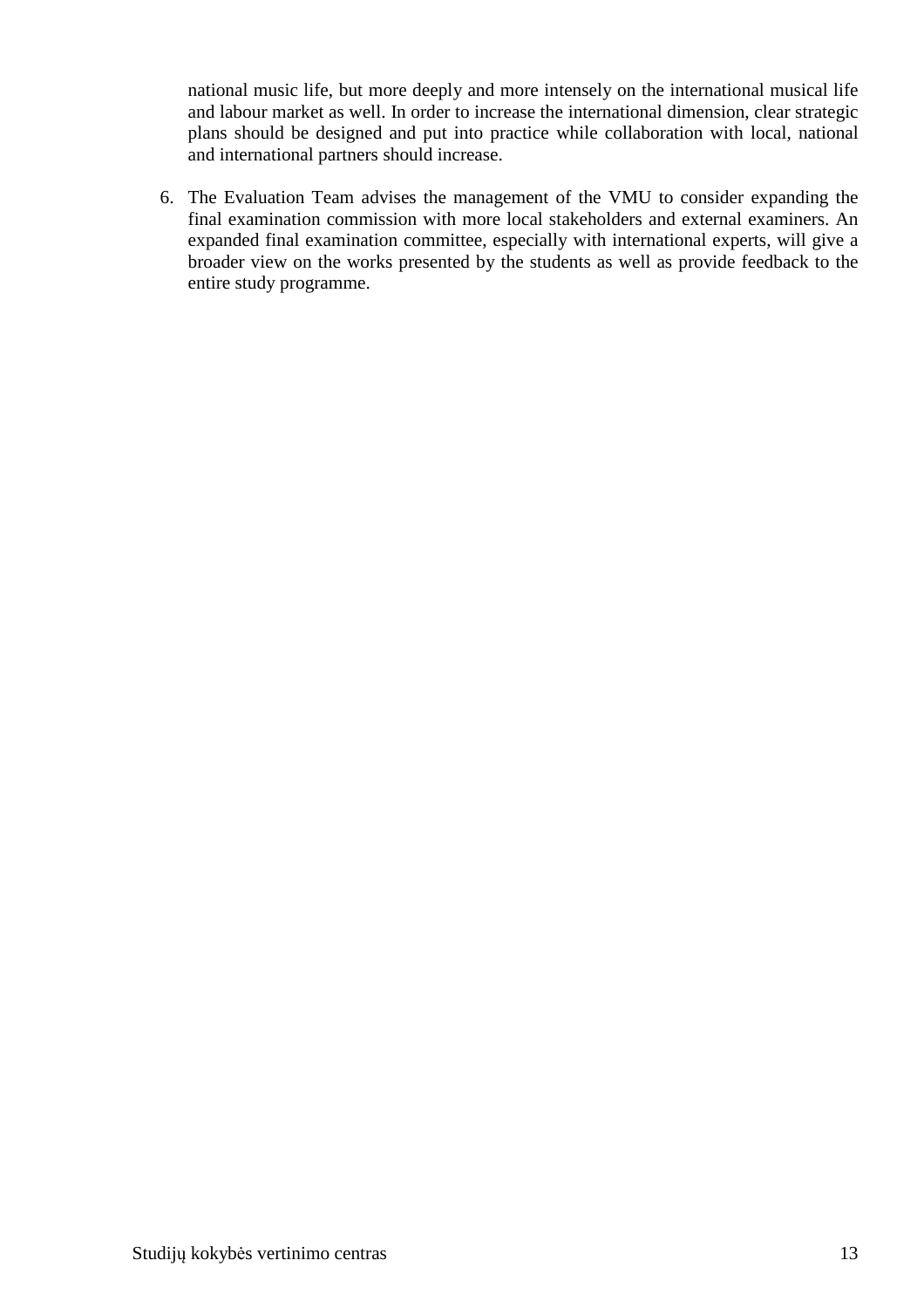#### IV. SUMMARY

The change in 2011 from the Kaunas Faculty of the Lithuanian Academy of Music and Theatre to Music Academy of the Vytautas Magnus University has given the Music Academy the opportunity to make a renewed start in which is contained the best of the old and the best of the new, currently being sought. The Evaluation Team has concluded that overall in a relatively short period much has been achieved but that there is also room for some improvements.

Although the first steps have been made and there is a willingness to do more, attracting future students will be of upmost importance to secure the future of Music Academy. Concerning future admission more generally, staff and students expressed some unhappiness with the national system of selection. The attractiveness of the study programmes of the Music Academy will grow significantly once the renovation of the music building is completed and a third cycle of studies is added.

The Evaluation Team has found no lack of motivation of students, teachers, staff and management. There is a great willingness to work and study hard and to achieve high and many goals. However, the ambition of the VMU Music Academy could increase by not merely focusing on the local and national music live but also focusing more deeply and more intensely on the international musical life. The Music Academy might become a key player in the international field of music but has not yet reached its full potential. Erasmus opportunities do not match demand, but every effort should be made to increase availability. Longer term visits for teaching and research are also recommended for appropriate teaching staff.

Working and studying at the Music Academy of the VMU happens in an open and friendly atmosphere, as it became clear to the Evaluation Team. Lines of communication are short and direct and there is no fear of leaving something unspoken. The teaching staff undertake many artistic activities in Lithuania and overseas and are well appreciated by the students.

Despite the fact that the main building is under renovation and classes and lessons consequently take place over a large number of separated locations, students, teachers, staff, management and administration manage their work and study in a timely and well-organized manner. There is a certain proud and a high level of satisfaction in the Music Academy. Points of critique are options for improvement though indeed, the various management tools have been appropriately designed for constant innovation and renewal.

The learning outcomes of the *Performance Art* bachelor study programme reflect what is required in the music profession, although generic competences and transferrable skills are not explicitly represented. The curriculum is well constructed and balanced and the learning outcomes are indeed, as stated in the Self-Assessment Report, neither too hard nor too easy to achieve. Students are very satisfied with the scope of studies, though some inconsistencies were found in the aims, content and methods of jazz subjects. From the start students have plenty of opportunities to perform at a range of venues. The student symphony orchestra performs frequently and the programme is enriched by master classes given by visiting professors. Facilities for students to practise meet the current need.

The study process is organized in a proper manner and the various assessment methods are well in place. The Evaluation Team recommends that some basic teaching skills should be incorporated into the learning outcomes to cater for many students who will undertake a measure of teaching in their careers. The Evaluation Team also recommends more scientific research output and, where possible and appropriate, more scientific activities for students.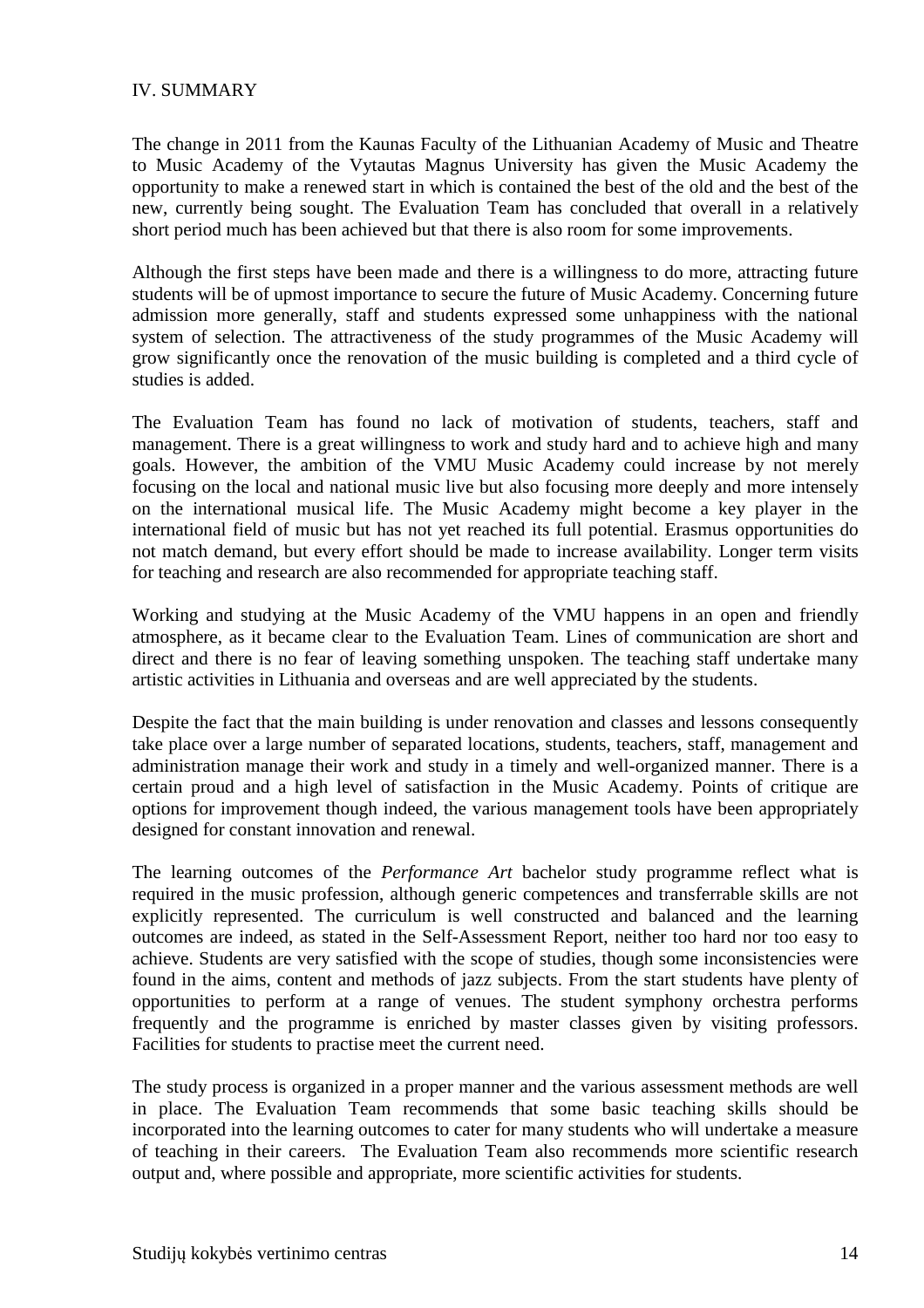Finding the right balance between the various parts of the curriculum is seen by the management as an on-going process that can only be optimized if all involved have a say and play their part. The Music Academy, since 2011 as a fully-integrated faculty in the VMU, is still is finding its balance and right position in the larger context. The process of integration and assimilation at university level has begun, is on-going and will come to more fruition in the future, as is expressed by the senior management. The Evaluation Team has found evidence that students, teachers, staff and administration share the responsibility to maintain momentum in the various renewal processes.

Quality assurance processes are in place, as illustrated in the employment of the 7 Standards of the ESG. However, the Evaluation Team believes that all evaluation and consultative methods (with students, alumni and social partners) should be engaged on a more formal basis. There is, however, a close relationship with the national labour market.

In all, the Evaluation Team has obtained a positive impression of the Performance Art bachelor programme (state code – 612W31003) at the Music Academy of the Vytautas Magnus University in Kaunas. The Evaluation Team believes that once the Music Academy has re-settled in the renovated main building, the Music Academy will reach its full potential and will continue to progress. Stronger strategic forward planning and the availability of third-cycle studies will play their vital roles for the developmental future of the Music Academy.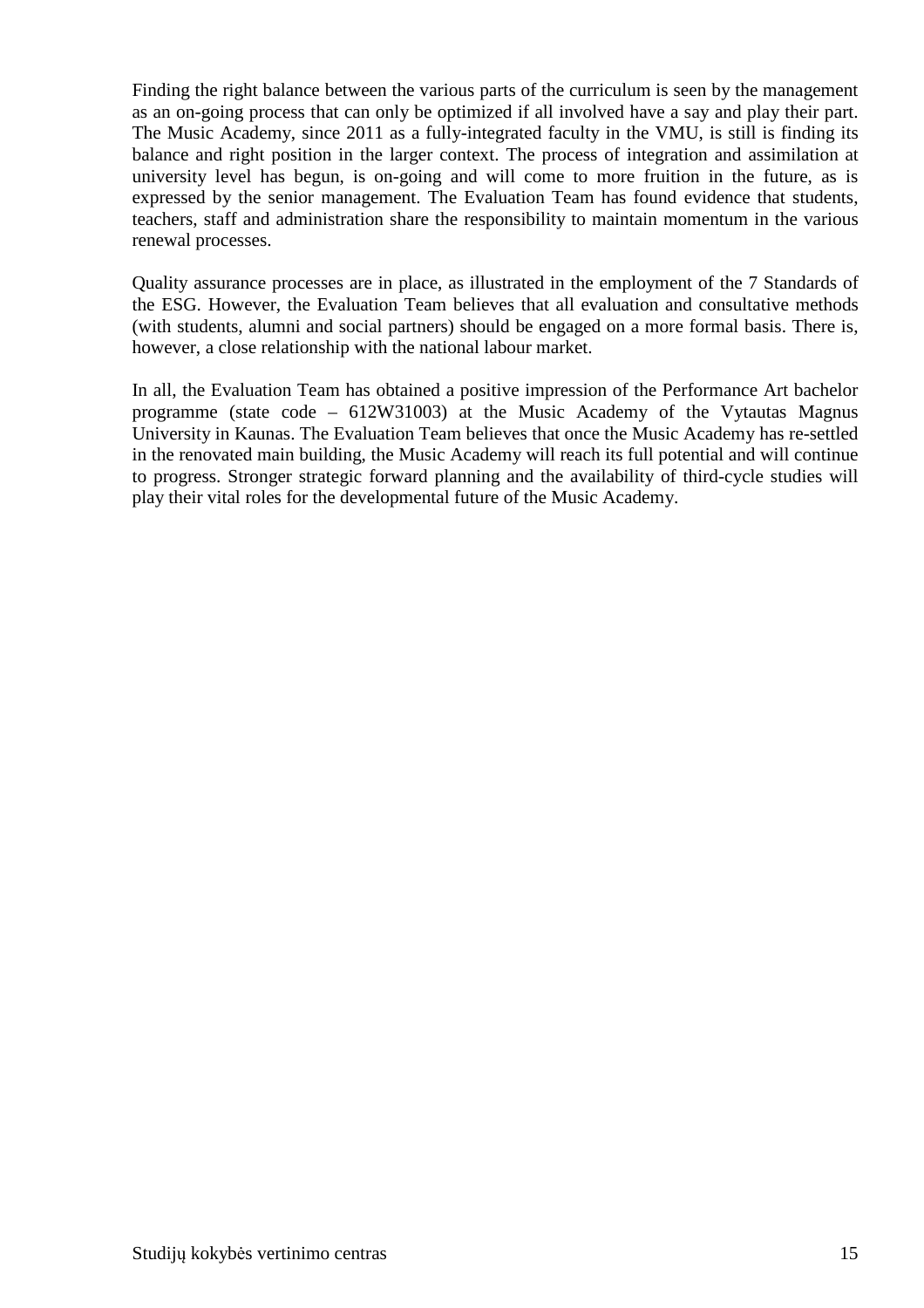#### V. GENERAL ASSESSMENT

The study programme *Performance Art* (state code – 612W31003) at Vytautas Magnus University is given **positive** evaluation.

*Study programme assessment in points by evaluation areas*.

| No. | <b>Evaluation Area</b>                                                                                     | Evaluation Area in<br>Points* |
|-----|------------------------------------------------------------------------------------------------------------|-------------------------------|
|     | Programme aims and learning outcomes                                                                       |                               |
| 2.  | Curriculum design                                                                                          | 3                             |
| 3.  | <b>Staff</b>                                                                                               |                               |
| 4.  | Material resources                                                                                         |                               |
|     | Study process and assessment (student admission, study process<br>student support, achievement assessment) |                               |
| 6.  | Programme management (programme administration, internal quality<br>assurance)                             |                               |
|     | <b>Total:</b>                                                                                              | 17                            |

\*1 (unsatisfactory) - there are essential shortcomings that must be eliminated;

2 (satisfactory) - meets the established minimum requirements, needs improvement;

3 (good) - the field develops systematically, has distinctive features;

4 (very good) - the field is exceptionally good.

| Grupės vadovas:<br>Team leader: | Dr. Terence Clifford-Amos   |
|---------------------------------|-----------------------------|
| Grupės nariai:<br>Team members: | Monika Jankauskaitė         |
|                                 | Prof. Margus Pärtlas        |
|                                 | Doc. dr. Henrika Šečkuvienė |
|                                 | Hans Timmermans             |
|                                 | <b>Wouter Turkenburg</b>    |
|                                 |                             |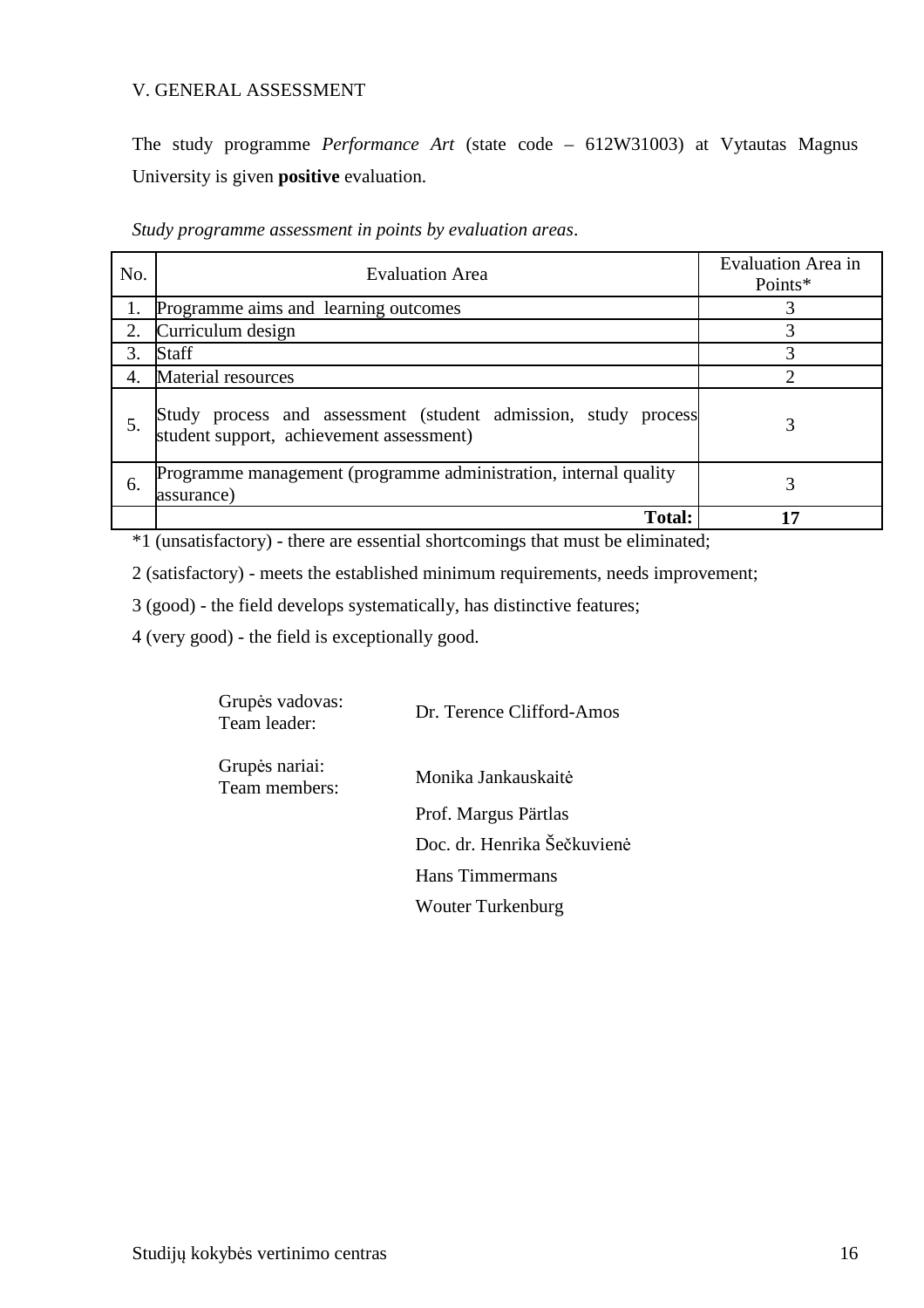#### **VYTAUTO DIDŽIOJO UNIVERSITETO PIRMOSIOS PAKOPOS STUDIJŲ PROGRAMOS** *ATLIKIMO MENAS* **(VALSTYBINIS KODAS – 612W31003) 2014-04-08 EKSPERTINIO VERTINIMO IŠVADŲ NR. SV4-139 IŠRAŠAS**

<...>

#### V. APIBENDRINAMASIS ĮVERTINIMAS

Vytauto Didžiojo universiteto studijų programa *Atlikimo menas* (valstybinis kodas – 612W31003) vertinama **teigiamai**.

| Eil.<br>Nr. | Vertinimo sritis                                 | <b>Srities</b><br>jvertinimas,<br>balais* |
|-------------|--------------------------------------------------|-------------------------------------------|
| 1.          | Programos tikslai ir numatomi studijų rezultatai | 3                                         |
| 2.          | Programos sandara                                | 3                                         |
| 3.          | Personalas                                       | 3                                         |
| 4.          | Materialieji ištekliai                           | っ                                         |
| 5.          | Studijų eiga ir jos vertinimas                   | 3                                         |
| 6.          | Programos vadyba                                 | 3                                         |
|             | Iš viso:                                         | 17                                        |

\* 1 - Nepatenkinamai (yra esminių trūkumų, kuriuos būtina pašalinti)

2 - Patenkinamai (tenkina minimalius reikalavimus, reikia tobulinti)

3 - Gerai (sistemiškai plėtojama sritis, turi savitų bruožų)

4 - Labai gerai (sritis yra išskirtinė)

<...>

#### IV. SANTRAUKA

2011 m. Lietuvos Muzikos ir teatro akademijos Kauno fakultetui tapus Vytauto Didžiojo universiteto Muzikos Akademija pastarajai atsivėrė naujos pradžios galimybė, kai išsaugoma tai, kas buvo geriausia, ir siekiama to, kas yra geriausia nauja. Vertinimo grupė padarė išvadą, kad per palyginti trumpą laiką daug pasiekta, bet ir yra ką tobulinti.

Nors pirmieji žingsniai žengti ir norisi padaryti daugiau, svarbiausias uždavinys bus pritraukti studentų ir taip užtikrinti Muzikos akademijos ateitį. Kalbant apie būsimą priėmimo tvarką apskritai, dėstytojai ir studentai nelabai džiaugiasi nacionaline atrankos sistema. Muzikos akademijos studijų programos taps daug patrauklesnės, kai bus baigtas renovuoti muzikos pastatas ir bus pradėta įgyvendinti trečiosios pakopos studijų programa.

Vertinimo grupė mano, kad motyvacijos studentams, dėstytojams, personalui ir vadovybei netrūksta. Jie pasirengę sunkiai dirbti ir studijuoti, siekti daugelio ir aukštų tikslų. Tačiau VDU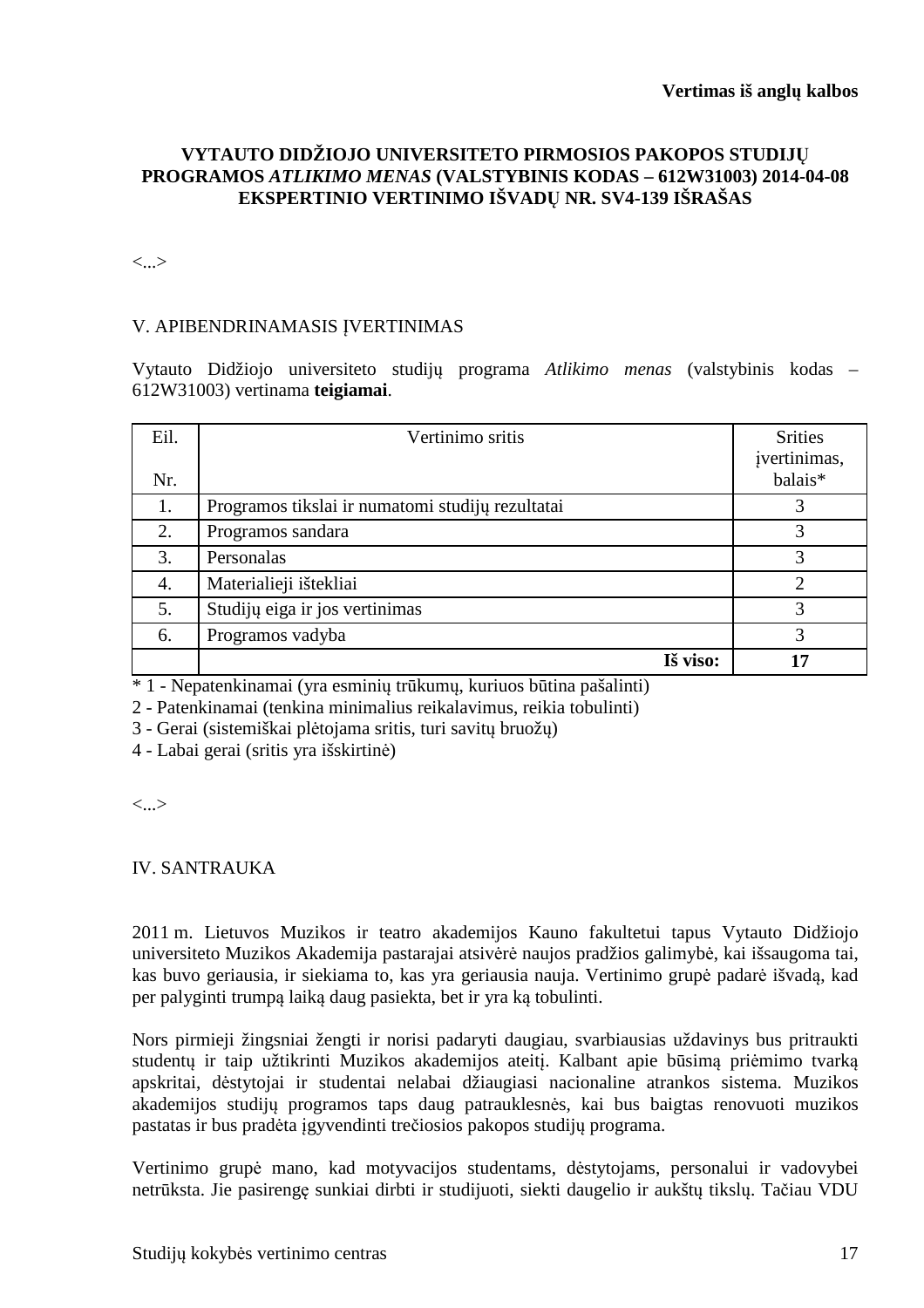Muzikos akademija galėtų padidinti savo ambicijas ir dalyvauti ne tik vietos ar šalies muzikiniame gyvenime, bet ir giliau bei intensyviau pasinerti į tarptautinį muzikinį gyvenimą. Muzikos akademija galėtų tapti svarbiausiu tarptautinio muzikos pasaulio dalyviu, bet ji dar neišnaudojo visų savo potencialo. *Erasmus* programos teikiamos galimybės neatitinka paklausos, bet reikia dėti visas pastangas šios programos prieinamumui padidinti. Be to, rekomenduojama, kad išvykimo dėstyti laikotarpiai būtų ilgesni ir kad išvyktų tinkami dėstytojai.

Kaip vertinimo grupė suprato, darbo ir studijų aplinka VDU Muzikos akademijoje atvira ir draugiška. Pranešimai perduodami greitai ir tiesiogiai, nesibijoma, kad kažkieno nuomonė nebus išklausyta. Akademinis personalas dalyvauja įvairioje meno veikloje Lietuvoje ir užsienyje, ir studentai vertina savo dėstytojus.

Nepaisant to, kad pagrindinis pastatas renovuojamas, o paskaitos vyksta įvairiose vietose, studentai, dėstytojai, vadovybė ir administracija įstengia laiku ir organizuotai atlikti savo darbą ir studijuoti. Daugelis yra patenkinti Muzikos akademija, netgi didžiuojasi ja. Kritiška nuomonė – tai galimybė pagerinti veiklą, ir iš tikrųjų yra sukurta nemažai gerų vadybos priemonių programai nuolat atnaujinti.

Bakalauro studijų programos *Atlikimo menas* numatomi studijų rezultatai atspindi tai, ko reikia muziko profesijai, nors bendrieji ir perkeliamieji gebėjimai nėra aiškiai atspindėti. Programos sandara gera ir subalansuota, o numatomi studijų rezultatai, kaip nurodyta savianalizės suvestinėje, tikrai nei pernelyg sunkiai, nei per lengvai pasiekiami. Studentus labai tenkina studijų apimtis, nors pastebėta tam tikro su džiazo dalykais susijusių tikslų, turinio ir metodų nesuderinamumo. Nuo pat studijų pradžios studentai turi daugybę galimybių pasirodyti įvairiose scenose. Dažnai koncertuoja studentų simfoninis orkestras. Programą praturtina vizituojančių profesorių meistriškumo pamokos. Studentų praktikai skirtos patalpos atitinka dabartinius poreikius.

Studijų procesas organizuojamas tinkamai, taikomi įvairūs vertinimo metodai. Vertinimo grupė rekomenduoja, kad į numatomus studijų rezultatus būtų įtraukti keli pagrindiniai mokymo įgūdžiai, kurie bus reikalingi studentams, ketinantiems savo karjerą susieti ir su mokymu. Be to, vertinimo grupė rekomenduoja atlikti daugiau mokslinių tyrimų ir, jei įmanoma ir reikia, studentams daugiau dalyvauti mokslinėje veikloje.

Tinkamo santykio tarp įvairių programos dalių paieška laikoma nuolatiniu procesu, kurį galima optimizuoti tik tada, kai visi jo dalyviai turės teisę reikšti nuomonę ir atlikti savo vaidmenį. Muzikos akademija, nuo 2011 m. visiškai integruota į VDU kaip fakultetas, vis dar tebeieško teisingos pusiausvyros ir savo vietos platesniame kontekste. Kaip išsireiškė vyresnioji vadovybė, integracijos ir asimiliacijos procesas prasidėjo, tebevyksta ir ateityje bus įgyvendintas. Vertinimo grupė buvo informuota, kad studentai, dėstytojai, darbuotojai ir administracija dalijasi atsakomybe išsaugoti paskatą įvairiuose atnaujinimo procesuose.

Įdiegta kokybės užtikrinimo procedūra, kaip rodo 7 ESG nuostatų taikymo dokumentas. Tačiau vertinimo grupė mano, kad visi vertinimo bei konsultavimosi (su studentais, absolventais ir socialiniais partneriais) būdai turėtų būti oficialiau įforminti. O ryšiai su Lietuvos darbo rinka gana glaudūs.

Apskritai vertinimo grupė susidarė teigiamą įspūdį apie Vytauto Didžiojo universiteto Muzikos akademijos Kaune įgyvendinamą bakalauro studijų programą *Atlikimo menas* (valstybinis kodas 612W31003). Vertinimo grupė mano, kad kai tik Muzikos akademija persikels į renovuotą pagrindinį pastatą, ji galės panaudoti visas savo galimybe ir toliau judės į priekį. Didžiausią poveikį Muzikos akademijos ateičiai turės stiprus šiuolaikinis strateginis planavimas ir trečiosios pakopos studijų galimybė.